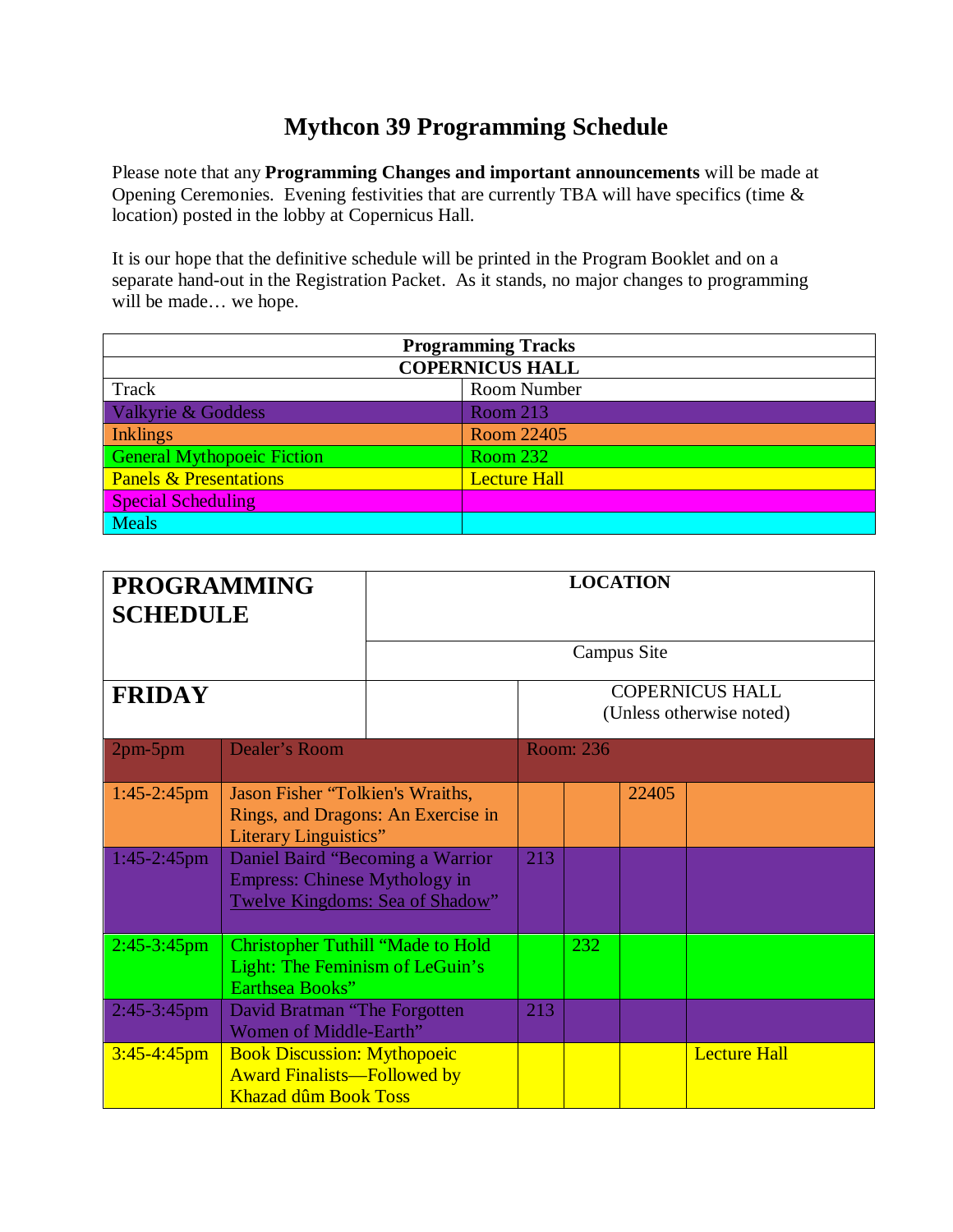| $3:45-4:45$ pm                             | <b>Carl Hostetter:</b><br>"The Circles of the World:' Fate,<br>Free Will, and the Oikumene in |                                                             |     |     | 22405 |                     |  |  |
|--------------------------------------------|-----------------------------------------------------------------------------------------------|-------------------------------------------------------------|-----|-----|-------|---------------------|--|--|
| $5:-6:30$ pm                               | <b>Elvish Thought"</b><br><b>DINNER</b>                                                       |                                                             |     |     |       |                     |  |  |
|                                            |                                                                                               | THE SEMESTERS AREA OF THE STUDENT CENTER                    |     |     |       |                     |  |  |
| $7:15$ pm                                  | Planetarium<br>Show                                                                           | <b>PLANETARIUM</b>                                          |     |     |       |                     |  |  |
| Evening Festivities-After Planetarium Show |                                                                                               |                                                             |     |     |       |                     |  |  |
| <b>TBA</b>                                 | Welcoming<br>Party &<br><b>Hospitality Suite</b>                                              | <b>TBA</b>                                                  |     |     |       |                     |  |  |
| <b>TBA</b>                                 | <b>Bardic Circle</b><br>with Lynn<br>Maudlin                                                  | <b>TBA</b>                                                  |     |     |       |                     |  |  |
| <b>TBA</b>                                 | <b>Mad Doctor</b><br>Smith's Video<br>Laboratory                                              | <b>TBA</b>                                                  |     |     |       |                     |  |  |
| <b>SATURDAY</b>                            |                                                                                               |                                                             |     |     |       |                     |  |  |
| 7:00-8:30am                                | <b>BREAKFAST</b>                                                                              | THE SEMESTERS AREA OF THE STUDENT CENTER                    |     |     |       |                     |  |  |
| 8:45-9:00am                                | Procession<br>March                                                                           | THE STUDENT CENTER to TORP THEATER, DAVIDSON<br><b>HALL</b> |     |     |       |                     |  |  |
| $9:00-$<br>10:45am                         | Opening<br>Ceremonies                                                                         | TORP THEATER, DAVIDSON HALL                                 |     |     |       |                     |  |  |
| $11am-$<br>12:30 <sub>pm</sub>             | <b>LUNCH</b>                                                                                  | THE SEMESTERS AREA OF THE STUDENT CENTER                    |     |     |       |                     |  |  |
| $12:45$ pm-<br>$4:45$ pm                   | Dealers' Room                                                                                 |                                                             | 236 |     |       |                     |  |  |
| $12:45-$<br>$1:45$ pm                      | Anne V. Osborne-Coopersmith<br>"Wagner's Ring and P. Craig Russell's<br>Reinterpretation"     |                                                             |     | 232 |       |                     |  |  |
| $12:45-$                                   | Donald T. Williams "A Tryst With                                                              |                                                             |     |     | 22405 |                     |  |  |
| $1:45$ pm                                  | the Transcendentals: C.S. Lewis on<br>Goodness, Truth and Beauty"                             |                                                             |     |     |       |                     |  |  |
| $12:45-$                                   | <b>PANEL:</b>                                                                                 |                                                             |     |     |       | <b>Lecture Hall</b> |  |  |
| 2:15 <sub>pm</sub>                         | <b>The Xena Syndrome: Overcoming</b>                                                          | the Stereotype of the Female Warrior                        |     |     |       |                     |  |  |
|                                            | on Page & Screen (with Janet Croft,                                                           |                                                             |     |     |       |                     |  |  |
|                                            | <b>Edith Crowe, Ellie Farrell, Arden</b>                                                      |                                                             |     |     |       |                     |  |  |
| $1:45-2:45$ pm                             | <b>Smith; moderated by Jessica Burke)</b><br>Paper/Panel:                                     |                                                             |     | 232 |       |                     |  |  |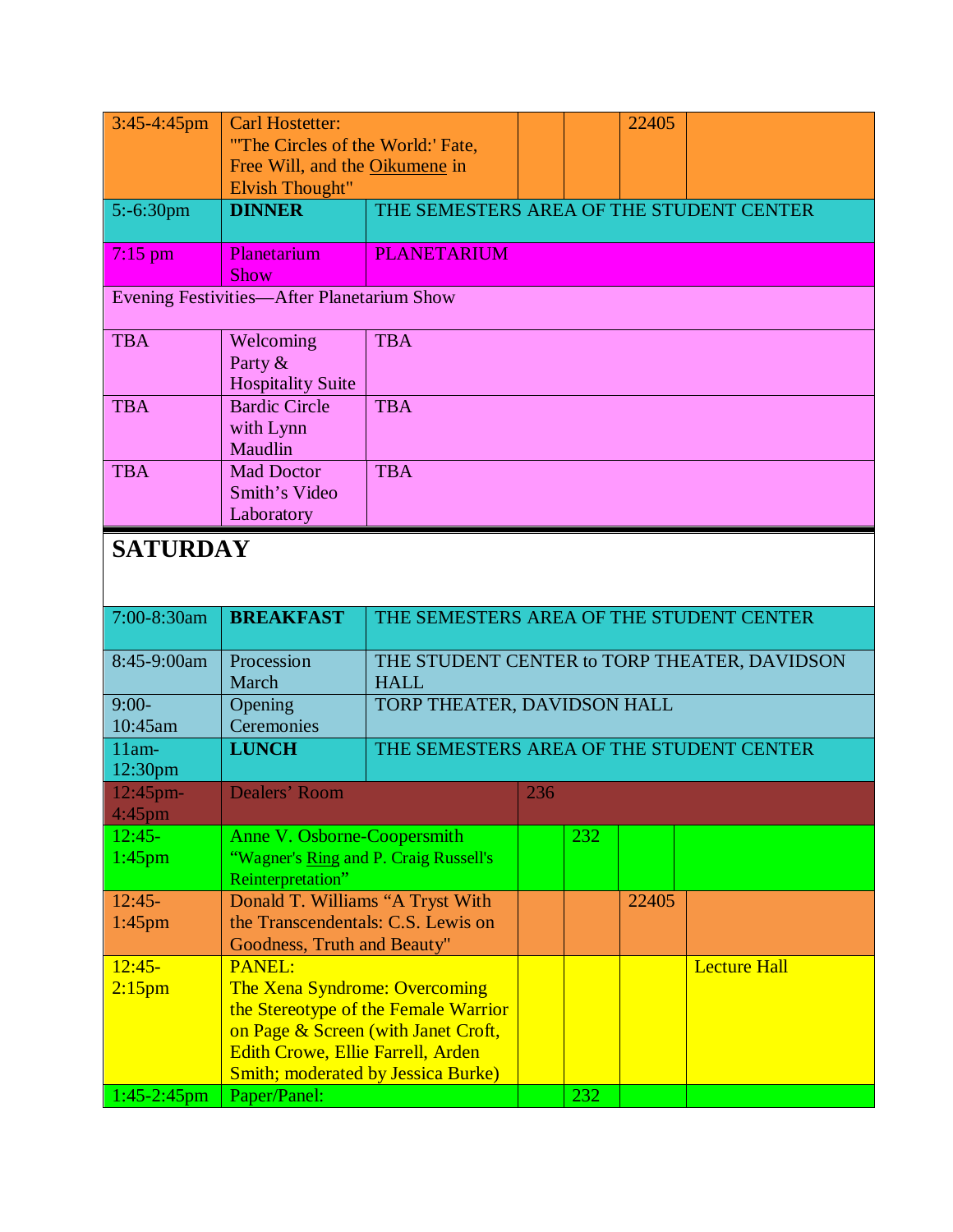| $1:45-2:45$ pm<br>2:45-3:45pm | <b>Noelle Davies "Peter S. Beagle's</b><br>The Last Unicorn & Defining<br><b>Magical Realism"</b><br>Geoffrey Reiter "Two Sides of the<br><b>Same Magic: The Dialectic of</b><br>Mortality & Immortality in Peter S.<br>Beagle's The Last Unicorn"<br><b>Christina Scull "Memory as</b><br>Evidence in Tolkien Scholarship"<br>Tammy Gant "Changing the<br>213<br>Landscape: Women Warriors in the<br>fiction of Robin McKinley" |                                          |  |     | 22405                |                     |
|-------------------------------|----------------------------------------------------------------------------------------------------------------------------------------------------------------------------------------------------------------------------------------------------------------------------------------------------------------------------------------------------------------------------------------------------------------------------------|------------------------------------------|--|-----|----------------------|---------------------|
| $2:45-3:45$ pm                | Joe Christopher: "Artistic Form and<br>the Supernatural in Pushing the<br>Bear"                                                                                                                                                                                                                                                                                                                                                  |                                          |  | 232 |                      |                     |
| $3:15-4:15$ pm                | <b>PANEL:</b><br>The Valkyrie & the Goddess:<br>Women in Mythopoeic Fiction (with<br>Marjorie Burns, Sharan Newman,<br>Verlyn Flieger, Leslie Donovan;<br>moderated by Jessica Burke)                                                                                                                                                                                                                                            |                                          |  |     |                      | <b>Lecture Hall</b> |
| $5 - 6:30$                    | <b>DINNER</b>                                                                                                                                                                                                                                                                                                                                                                                                                    | THE SEMESTERS AREA OF THE STUDENT CENTER |  |     |                      |                     |
| $7:15-8:15$ pm                | PAPER:<br><b>Verlyn Flieger</b><br>"Fate and Free"<br>Will in Middle-<br>earth."                                                                                                                                                                                                                                                                                                                                                 | <b>TORP THEATER (DAVIDSON HALL)</b>      |  |     |                      |                     |
| $8:15$ pm                     | <b>Musical</b><br>Performances by<br>Lynn Maudlin;<br><b>Ted Nasmith</b>                                                                                                                                                                                                                                                                                                                                                         | <b>TORP THEATER (DAVIDSON HALL)</b>      |  |     |                      |                     |
|                               | <b>Evening Festivities—After Musical Performances</b>                                                                                                                                                                                                                                                                                                                                                                            |                                          |  |     |                      |                     |
| <b>TBA</b><br><b>TBA</b>      | <b>Hospitality Suite</b><br><b>Mad Doctor</b><br>Smith's Video<br>Laboratory                                                                                                                                                                                                                                                                                                                                                     | <b>TBA</b><br><b>TBA</b>                 |  |     |                      |                     |
| <b>SUNDAY</b>                 |                                                                                                                                                                                                                                                                                                                                                                                                                                  |                                          |  |     |                      |                     |
| $4:20$ am                     | Sale of College Land                                                                                                                                                                                                                                                                                                                                                                                                             |                                          |  |     | <b>Isolate Tower</b> |                     |
| 8-9am                         | Pre-Caffeine Walk-about                                                                                                                                                                                                                                                                                                                                                                                                          |                                          |  |     | Meeting area TBA     |                     |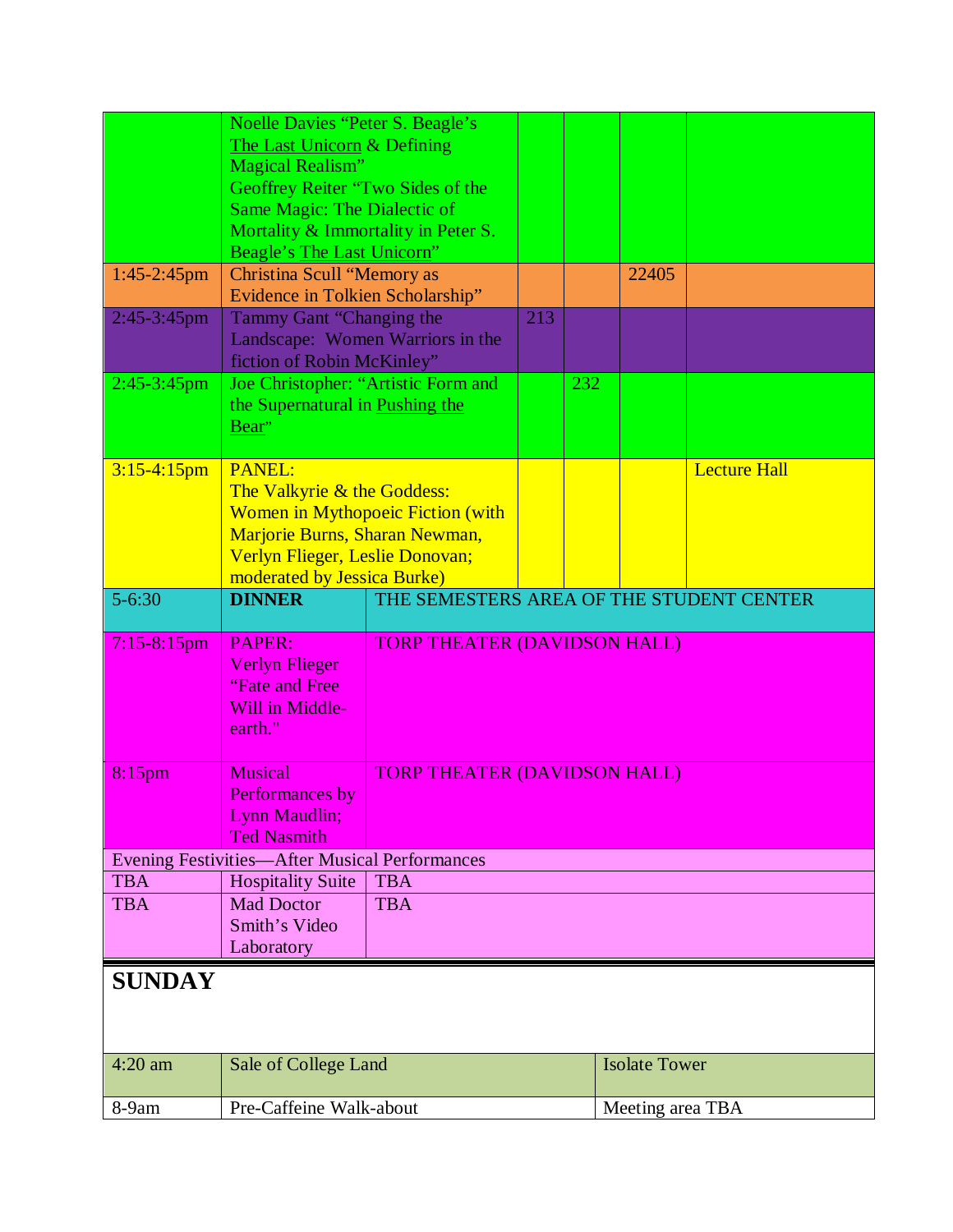| $9:45-$<br>10:45am           | Bernadette Bosky: "The Muse and<br>the Succubus: Beatrician and Hollow                                                                                                                          |                                                                                                                   | 213 |                    |       |                     |
|------------------------------|-------------------------------------------------------------------------------------------------------------------------------------------------------------------------------------------------|-------------------------------------------------------------------------------------------------------------------|-----|--------------------|-------|---------------------|
|                              | Love in Descent into Hell and<br><b>Charles Williams' Life"</b>                                                                                                                                 |                                                                                                                   |     |                    |       |                     |
| 10:30am-<br>12 <sub>pm</sub> | <b>BRUNCH</b>                                                                                                                                                                                   | THE SEMESTERS AREA OF THE STUDENT CENTER                                                                          |     |                    |       |                     |
| 12pm-6pm                     | Dealers' Room                                                                                                                                                                                   |                                                                                                                   | 236 |                    |       |                     |
| $12:15-$<br>$1:15$ pm        | & Armed for Battle: The Valkyrie<br>Legacy in Tolkien's Middle-Earth<br>Fiction"                                                                                                                | Leslie A. Donovan "Brightly Shining                                                                               | 213 |                    |       |                     |
| $12:15 - 1:45$               | <b>PANEL:</b><br>Fairy Stories: A Discussion of "On<br>Faërie in Our World<br>(with Marjorie Burns, Verlyn<br>Flieger, Ted Nasmith, Bernadette<br><b>Bosky; moderated by Anthony</b><br>Burdge) | Fairy Stories" and the Importance of                                                                              |     |                    |       | <b>Lecture Hall</b> |
| $1:15$ pm-<br>$2:15$ pm      | the Belle Dame's Button Eyes:<br>Dualism and Identity in Neil<br>Gaiman's Coraline                                                                                                              | Amy Schoofs-Rahne "Reflections in                                                                                 |     | 232                |       |                     |
| $1:15-2:15$ pm               | Wayne G. Hammond "At Home<br><b>Among the Dreaming Spires:</b><br>Tolkien & Oxford University"                                                                                                  |                                                                                                                   |     |                    | 22405 |                     |
| $2:15-3:15$ pm               | Michael A. Torregrossa "King                                                                                                                                                                    | Arthur, Warrior Woman of Camelot?<br>The Transformation of the Matter of<br>Britain in Japan's 'Fate/Stay Night'" | 213 |                    |       |                     |
| $2:15-3:15$ pm               | Diana Glyer "C.S. Lewis in<br>Disguise: Fictional Portraits of Jack<br>in the Work of the Inklings"                                                                                             |                                                                                                                   |     |                    | 22405 |                     |
| $2 - 4:30$                   | <b>Auction</b>                                                                                                                                                                                  |                                                                                                                   |     | <b>PLANETARIUM</b> |       |                     |
| $3:15-4:15$ pm               | Hannah Thomas & Cathy Hansen:<br>"Fantasy vs. Non-Fantasy: Female<br><b>Characters in Modern British</b><br>Literature"                                                                         |                                                                                                                   | 213 |                    |       |                     |
| $3:15-4:15$ pm               | Kristine Larsen "Sea Birds &<br>Morning Stars: Ceyx, Alcyone, and<br>the Many Metamorphoses of<br>Eärendil and Elwing"                                                                          |                                                                                                                   |     |                    | 22405 |                     |
| $3:15-4:15$ pm               | <b>PANEL:</b>                                                                                                                                                                                   |                                                                                                                   |     |                    |       | <b>Lecture Hall</b> |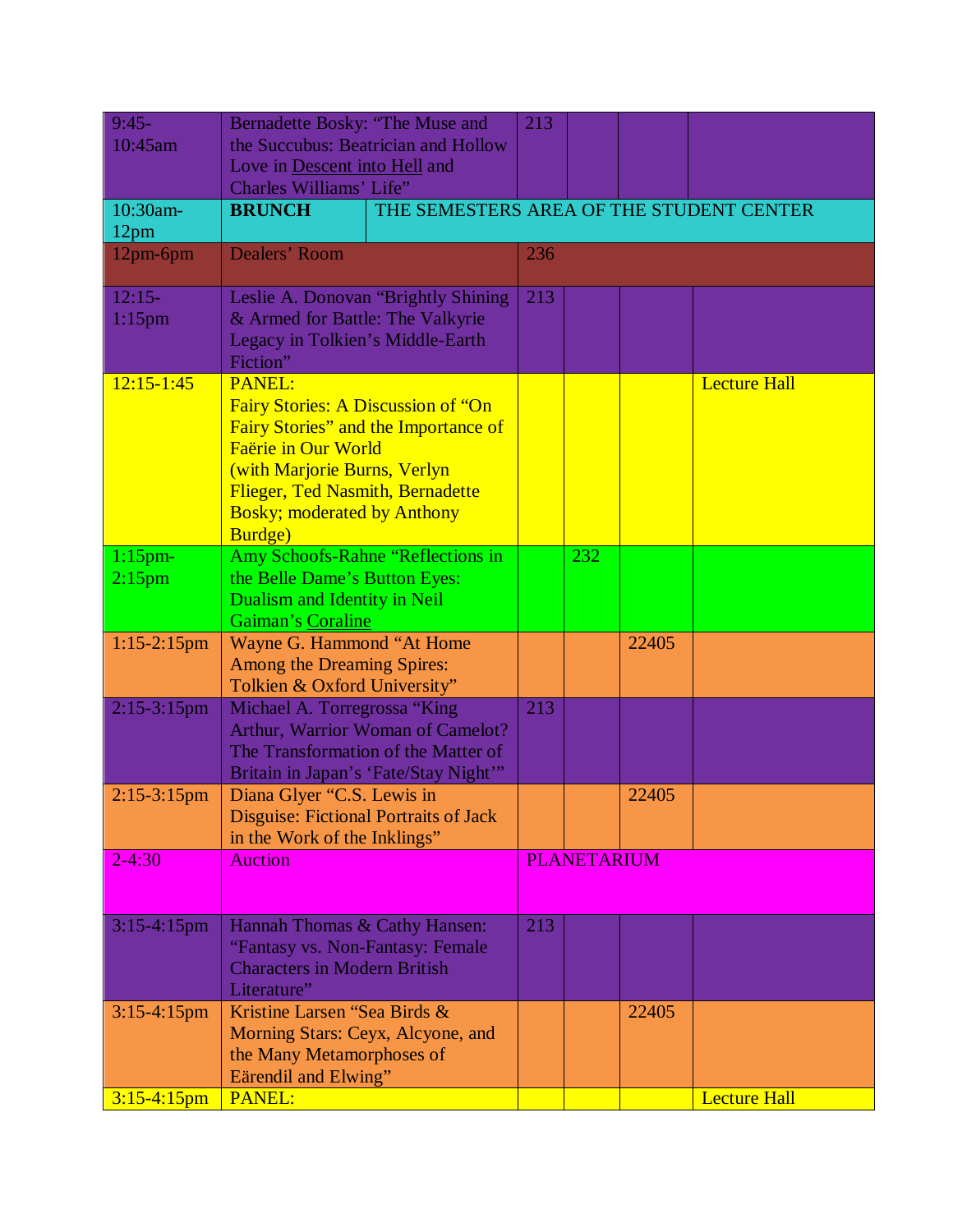|                | <b>Women in Middle-earth</b><br>(with Ted Nasmith, Sharan Newman,<br>David Bratman; moderated by Janet                                                                                                                                 |                                        |  |     |       |                     |
|----------------|----------------------------------------------------------------------------------------------------------------------------------------------------------------------------------------------------------------------------------------|----------------------------------------|--|-----|-------|---------------------|
|                | Croft)                                                                                                                                                                                                                                 |                                        |  |     |       |                     |
| $4:15-5:15$ pm | Ted Nasmith "From Middle-earth to<br><b>Westeros and Back Again; New</b><br><b>Artworks in a Familiar Vein"</b>                                                                                                                        |                                        |  | 232 |       |                     |
| $4:15-5:15$ pm | Nicholas Birns "Esoteric &<br>Democratic: Tradition in Rowling,<br>Tolkien, & Lewis"                                                                                                                                                   |                                        |  |     | 22405 |                     |
| $5:15-6:15$ pm | Janet B. Croft "The Education of a<br><b>Witch: Tiffany Aching, Hermione</b><br>Granger, and Gendered Magic in<br>Discworld & Potterworld"                                                                                             |                                        |  | 232 |       |                     |
| $5:15-6:15$ pm | Lisa Padol "To Lift a Sword With<br><b>Pride?</b> Images of Women's<br>Empowerment"                                                                                                                                                    |                                        |  |     |       |                     |
| $5:15-6:15$ pm | <b>PANEL:</b><br>Language & Myth: The Role of<br>Language & the Birth of New<br><b>Languages in Fantasy</b><br>(Carl Hostetter, Arden Smith, Alexei<br>Kondratiev, Sharan Newman; Ted<br><b>Nasmith; moderated by Jason</b><br>Fisher) |                                        |  |     |       | <b>Lecture Hall</b> |
| $6:15$ pm      | General<br>Programming Ends; Dealers' Room Closes                                                                                                                                                                                      |                                        |  |     |       |                     |
| 7pm            | <b>BANQUET</b>                                                                                                                                                                                                                         | <b>Constitution Room-MEMORIAL HALL</b> |  |     |       |                     |
| Followed<br>by | Masquerade;<br><b>Not Ready for Mythcon</b><br>Players;<br><b>Musical Performance by Lord</b><br>of the Ringos                                                                                                                         | <b>TORP THEATER (DAVIDSON HALL)</b>    |  |     |       |                     |
|                | <b>Evening Festivities-After General Silliness</b>                                                                                                                                                                                     |                                        |  |     |       |                     |
| <b>TBA</b>     | <b>Bardic Circle with Lynn</b><br>Maudlin                                                                                                                                                                                              | <b>TBA</b>                             |  |     |       |                     |
| <b>TBA</b>     | <b>Games with Goblin Heads</b>                                                                                                                                                                                                         | <b>TBA</b>                             |  |     |       |                     |
| <b>TBA</b>     | Mad Doctor Smith's Video<br>Laboratory                                                                                                                                                                                                 | <b>TBA</b>                             |  |     |       |                     |
| <b>TBA</b>     | <b>Hospitality Room</b>                                                                                                                                                                                                                | <b>TBA</b>                             |  |     |       |                     |
| <b>MONDAY</b>  |                                                                                                                                                                                                                                        |                                        |  |     |       |                     |